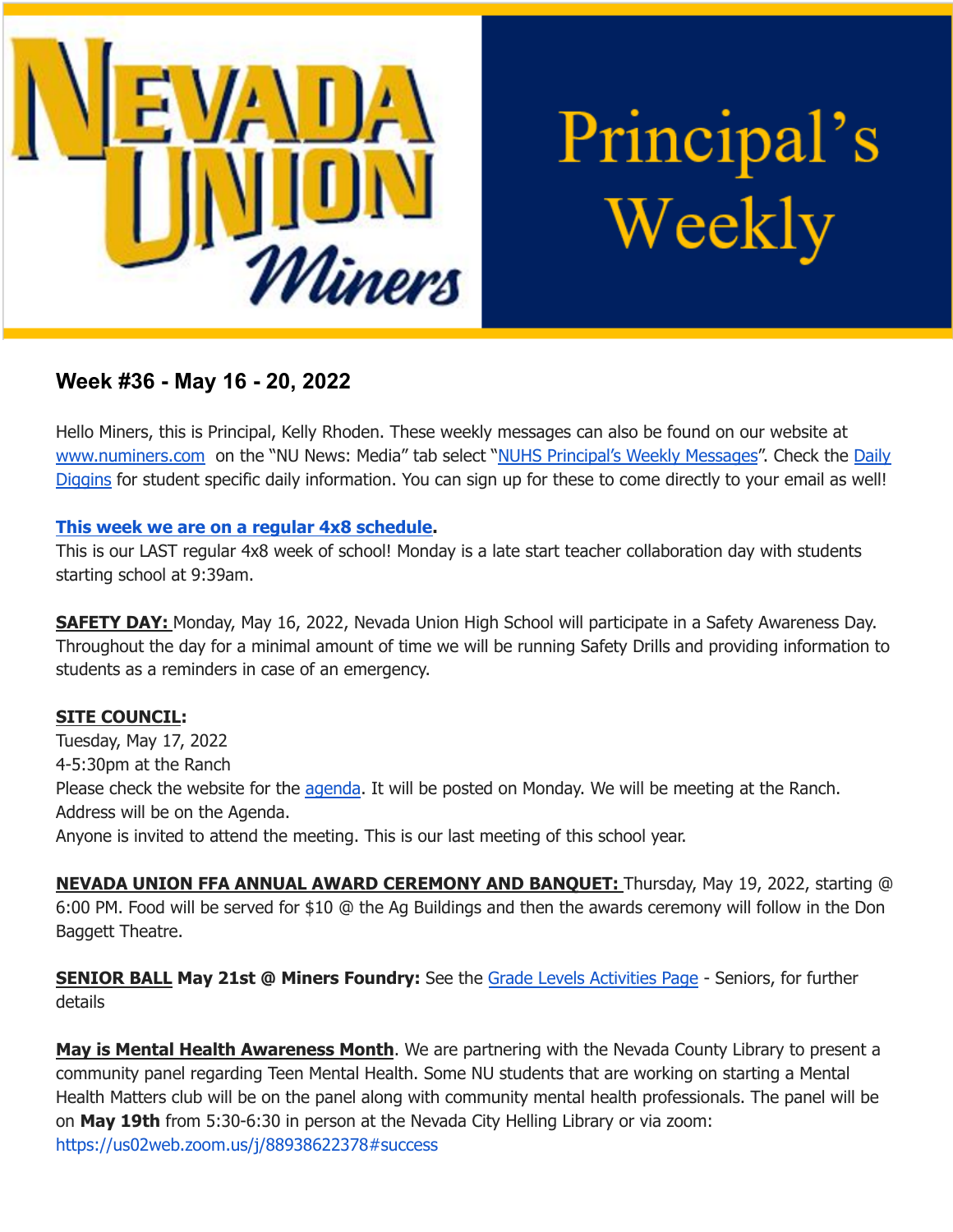### **SPRING CHOIR CONCERT:** *I Sing Because*

Tickets are on sale for the *Spring Choir Concert.*

The 2021-2022 season is drawing to a close and that means it's time for the annual Spring Concert. This concert will be the last of the year to feature all of Nevada Union's excellent choirs, and for some singers will be the last time they sing with the choir as a student of Nevada Union High School. The students have been working hard to prep for this incredible event. Don't miss it!

#### **WHEN:** Thursday, **May 26, 2022**

**TIME:** 7:00 PM 9:00 PM **WHERE:** NUHS Don Baggett Theater 11761 Ridge RoadGrass Valley, CA, 95945United States (map)

### **SENIOR PROJECT HELP NEEDED:**

Staff, parents, and community members: Nevada Union seniors have been working all year on their Senior Projects - a graduation requirement that has students focus on a potential career of interest and complete 15 hours of career exploration. One of the major components of this project is a presentation given by each senior to a group of peers and community members discussing their findings and reflecting on the project. If you are interested in being a judge for these projects please email Alexis Olsen at aolsen@njuhsd.com. These are a wonderful way for our community to see what our seniors have been working on, both in the classroom and within our community.

- **● Dates: May 25 & 26, 2022**
- **● Time: 1:00 - 4:00pm**

# **YEARBOOKS:**

Pre-Sales 2022 Yearbooks are SOLD OUT! If you're still looking to buy a copy, go t[o](https://bit.ly/22NUYearbookList) [bit.ly/22NUYearbookList](https://bit.ly/22NUYearbookList) OR to [NUminers.com](https://nevadaunion.njuhsd.com/Activities/Yearbooks/index.html) and register on the Yearbook Wait List. Once we find out how many extra copies the printers ship to us, we can offer a few more for sale at distribution. Thanks to everyone who ordered, and we can't wait to share all the memories with you when our yearbooks are delivered! More info on that coming soon…

# **ATHLETICS:** NUHS Athletics [Schedules](https://nevadaunion.njuhsd.com/Athletics/Sports-Calendar--Schedules/index.html)

#### **COVID TESTS ARE AVAILABLE IN THE NURSE'S OFFICE FOR NU STUDENTS**.

We no longer have the morning testing.

#### **REMINDERS:**

**FLEX:** As a reminder to all students and parents, Flex is the time set aside in our Bell Schedule for teachers to intervene with students on course curriculum when a student is struggling with a particular curriculum standard or essential learning outcome. It is also a time for students to receive extra help in classes that they may need more support in. Students are scheduled for Flex on Mondays and are expected to attend their assigned classes. Each student can show parents their Flex Schedule for the week.

Students that do not attend their Flex classes or go to a class they are not signed up for will be *marked absent. This is considered a Class Truancy. Students will be assigned Saturday school for this truancy.*

We are making announcements and giving reminders, but we still have some students truant from their Flex classes. Please remind your students that this is their responsibility and more importantly an opportunity to receive help in their classes.